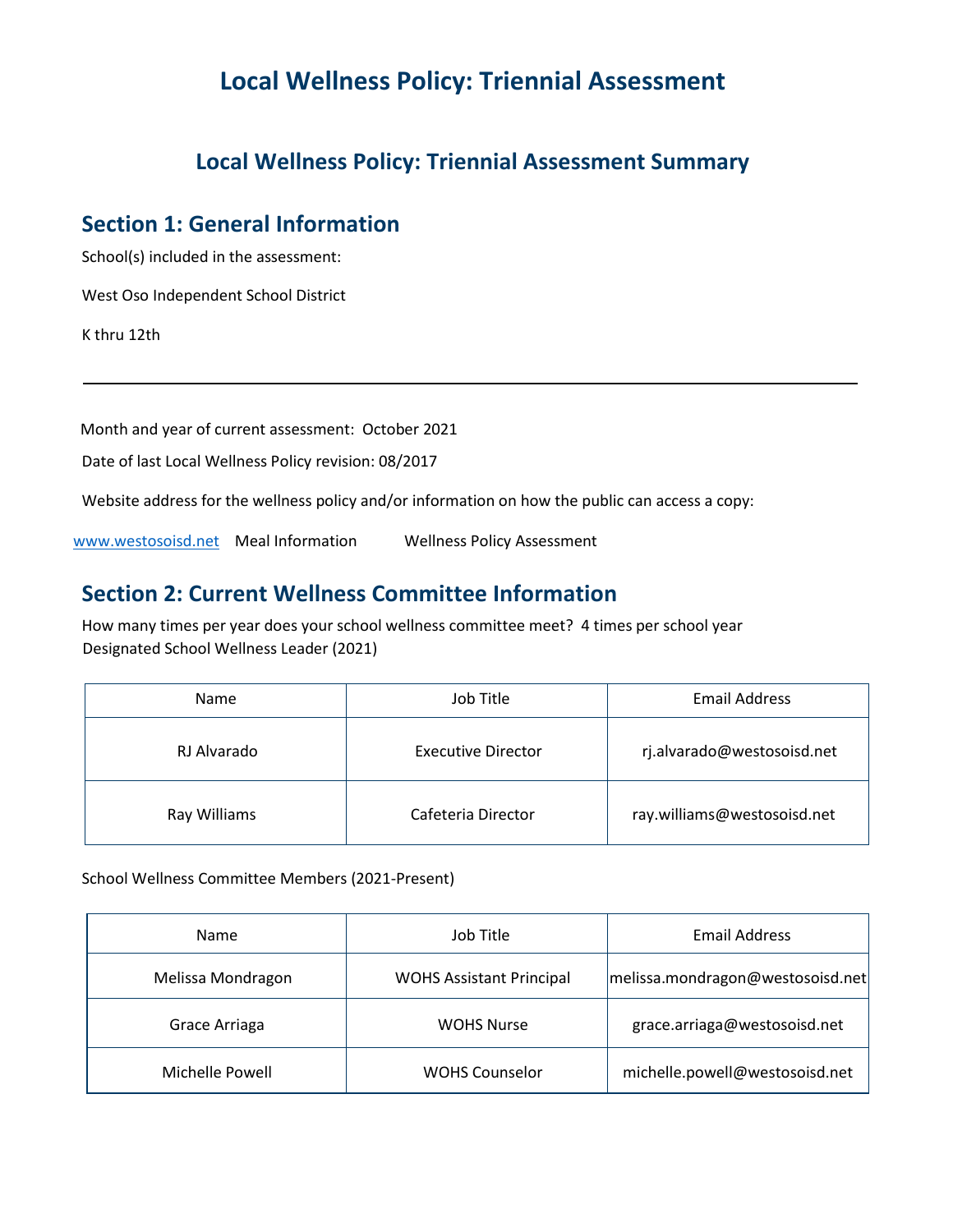| <b>Guimel Flores</b>      | <b>WOHS Teacher</b>   | guimel.flores@westosoisd.net      |
|---------------------------|-----------------------|-----------------------------------|
| Cinda Alvarado            | <b>WOHS Teacher</b>   | cinda.alvarado@westosoisd.net     |
| Leesa Johnson             | <b>WOHS Parent</b>    | charmain0408@gmail.com            |
| Bertha Lopez              | <b>WOHS Parent</b>    | Lopbela@hotmail.com               |
| <b>Anthanette Trimble</b> | <b>WOHS Parent</b>    | anthanette.trimble@westosoisd.net |
| Priscilla Arce            | <b>WOHS Parent</b>    | priscilla.arce@westosoisd.net     |
| <b>Margaret Evans</b>     | <b>WOJH Principal</b> | margaret.evans@westosoisd.net     |
| Tanya Whitehead           | <b>WOJH Nurse</b>     | tanya.whitehead@westosoisd.net    |
| Patricia Herrera          | <b>WOJH Teacher</b>   | patricia.herrera@westosoisd.net   |
| LeeAnn Canas              | WOJH CIS              | leeann.canas@westosoisd.net       |
| <b>Martha Morales</b>     | <b>WOJH Parent</b>    | mrangel1964@yahoo.com             |
| <b>Malarie Garza</b>      | <b>WOJH Parent</b>    | Maag2126@gmail.com                |
| Winona Anthony            | <b>WOJH Parent</b>    | Yungmoney1924@gnail.com           |
| <b>Cortney Thomas</b>     | <b>WOJH Parent</b>    | Cqthomas84@outlook.com            |
| Dana Moore                | <b>WOE Principal</b>  | dana.moore@westosoisd.net         |
| Joann Garcia              | <b>WOE Nurse</b>      | joann.garcia@westosoisd.net       |
| Jaime Barrera             | <b>WOE Teacher</b>    | jaime.barrera@westosoisd.net      |
| Diane Salinas             | <b>WOE Teacher</b>    | diane.salinas@westosoisd.net      |
| Laura Speck               | <b>WOE Teacher</b>    | laura.speck@westosoisd.net        |
| Andrew Wilburn            | <b>WOE Teacher</b>    | andrew.wilburn@westosoisd.net     |
| Jackie Millington         | <b>WOE Parent</b>     | jackiem@cbwellness.org            |
| Erica Almaguer            | <b>WOE Parent</b>     | Erica.vas.031488@gmail.com        |
| Isabel Garza              | <b>WOE Parent</b>     | lgarza6408@gmail.com              |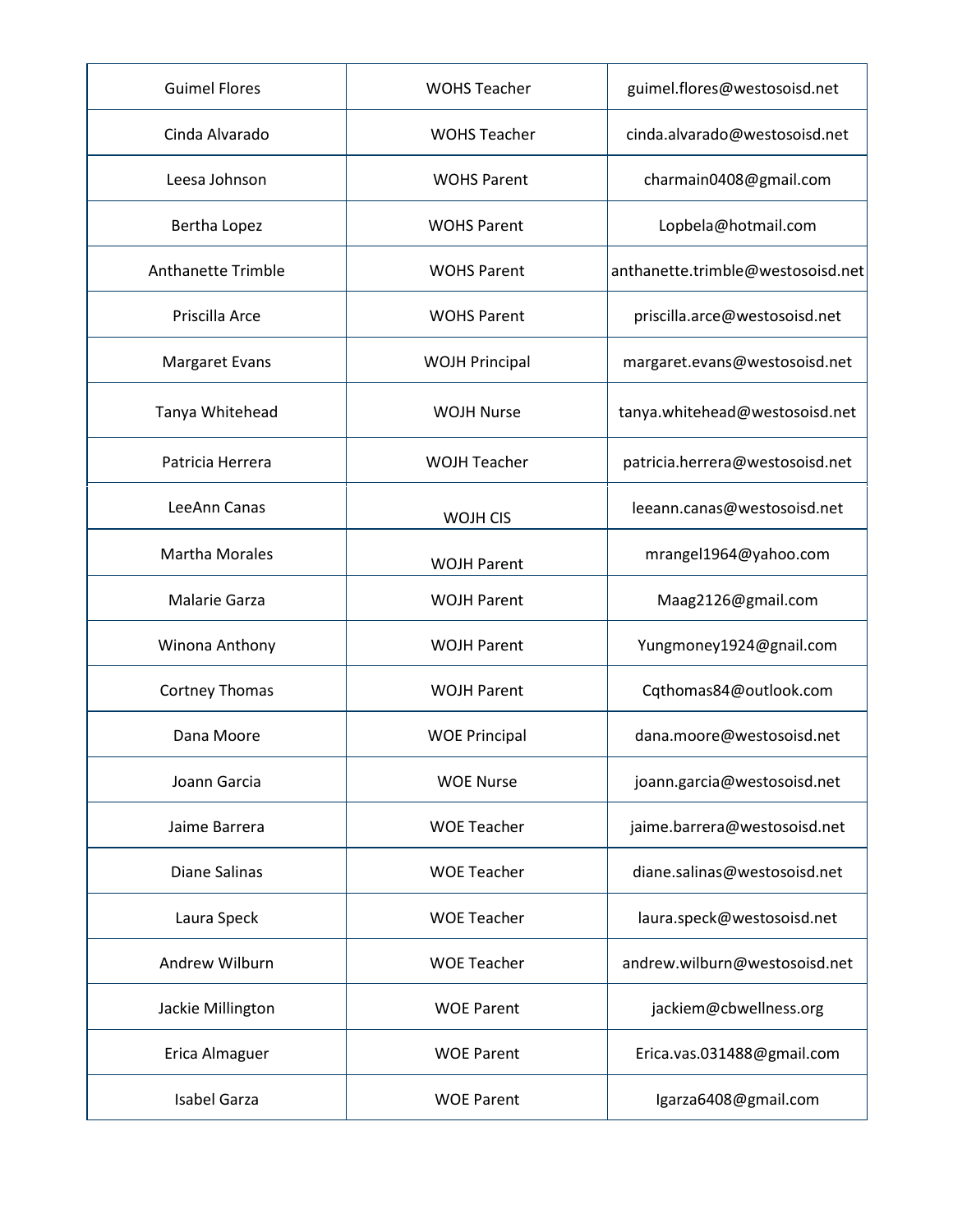| Stephanie Hernandez  | <b>WOE Parent</b>    | h.stephanie57@gmail.com           |
|----------------------|----------------------|-----------------------------------|
| Chelsea Herrera      | <b>WOE Parent</b>    | Laurel.herrera62@gmail.com        |
| <b>Yvonne Torres</b> | <b>WOE Parent</b>    | Yvonnejaneizy6@yahoo.com          |
| <b>Marcy Davis</b>   | <b>JFK Principal</b> | marcy.davis@westosoisd.net        |
| <b>Bunny Fira</b>    | <b>JFK Nurse</b>     | bunny.fira@westosoisd.net         |
| Delilah Pacheco      | <b>JFK Teacher</b>   | deliah.pacheco@westosoisd.net     |
| <b>Michael Perez</b> | <b>JFK Teacher</b>   | michael.perez@westosoisd.net      |
| Mayra Arellano       | <b>JFK CIS</b>       | mayra.arellano@westosoisd.net     |
| Julian Barboza       | <b>JFK Parent</b>    | julian.barboza@westosoisd.net     |
| Krystle Barboza      | <b>JFK Parent</b>    | krystle.barboza@westosoisd.net    |
| Sarah Colunga        | <b>JFK Parent</b>    | sarah.colunga@westosoisd.net      |
| Davon Fox            | <b>JFK Parent</b>    | davon.fox@westosoisd.net          |
| Amy Padia            | <b>JFK Parent</b>    | amy.padia@westosoisd.net          |
| Kammie Starry        | <b>JFK Parent</b>    | kammie.starry@westosoisd.net      |
| Gabriella Thompson   | <b>JFK Parent</b>    | gabriella.thompson@westosoisd.net |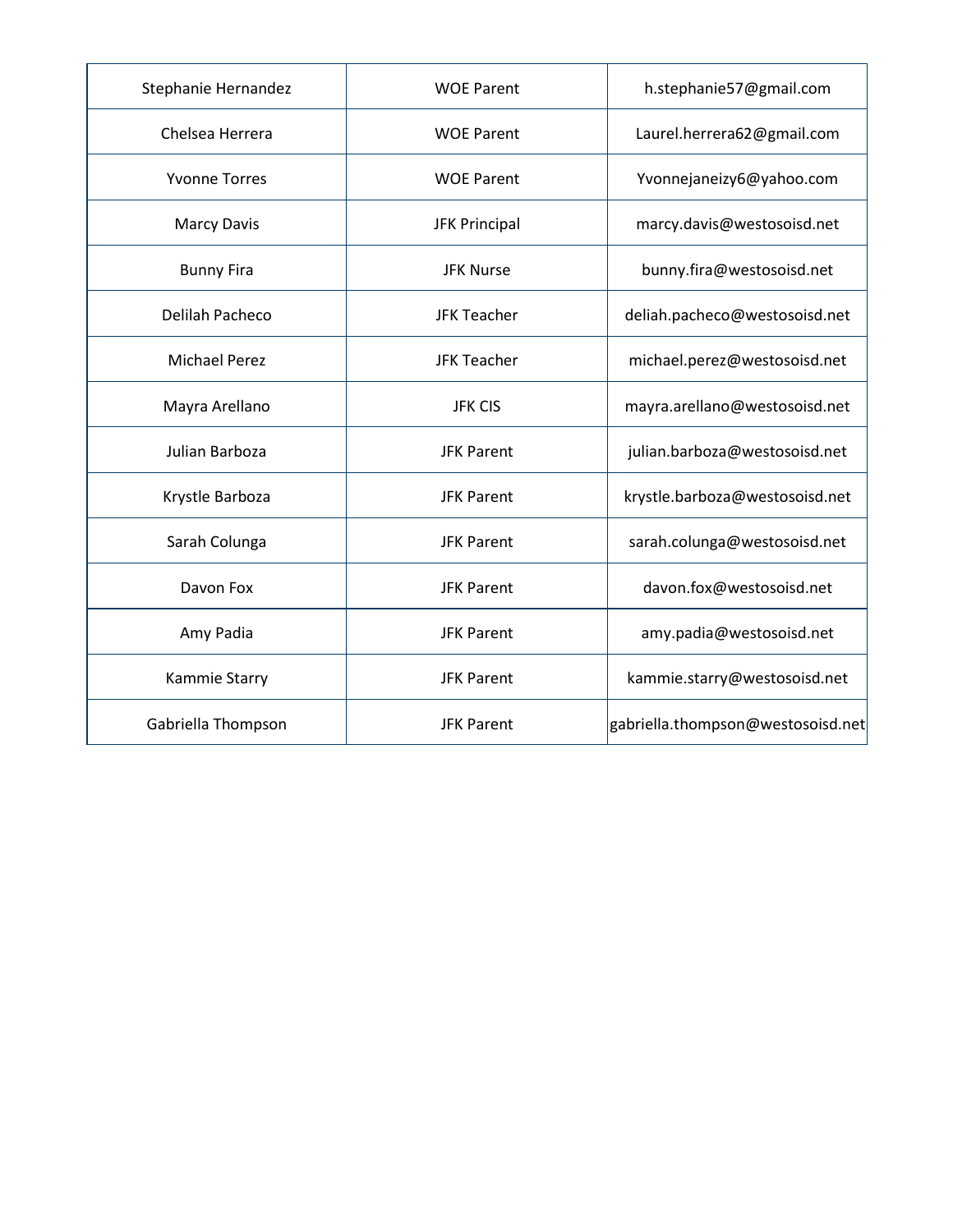## **Section 3. Comparison to Model School Wellness Policies**

Complete the [WellSAT3.0 assessment tool](http://www.wellsat.org/) and keep a copy of the results on file for at least three full school years plus the current year, as it will be reviewed during the next administrative review of your school nutrition program.

Indicate model policy language used for comparison:

□ Alliance for a Healthier Generation: Model Policy

□ **X WellSAT 3.0 example policy language** ☐

Other (please specify):

Other (please specify): \_\_\_\_<br>Describe how your wellness policy compares to model wellness policies.

 West Oso ISD Wellness policy is very concise and centered on the required components listed within the WellSAT 3.0 model policy language.

## **Section 4. Compliance with the Wellness Policy and Progress towards Goals**

At a minimum, local wellness policies are required to include:

- Specific goals for:
- Nutrition promotion and education
- Physical activity
- Other school-l based activities that promote student wellness.
- • Standards and nutrition guidelines for all foods and beverages sold to students on the school campus during the school day that are consistent with Federal regulations for school meal nutrition standards, and the Smart Snacks in School nutrition standards.
- • Standards for all foods and beverages provided, but not sold, to students during the school day (e.g., in classroom parties, classroom snacks brought by parents, or other foods given as incentives).
- • Policies for food and beverage marketing that allow marketing and advertising of only those foods and beverages that meet the Smart Snacks in School nutrition standards.
- Description of public involvement, public updates, policy leadership, and evaluation plan.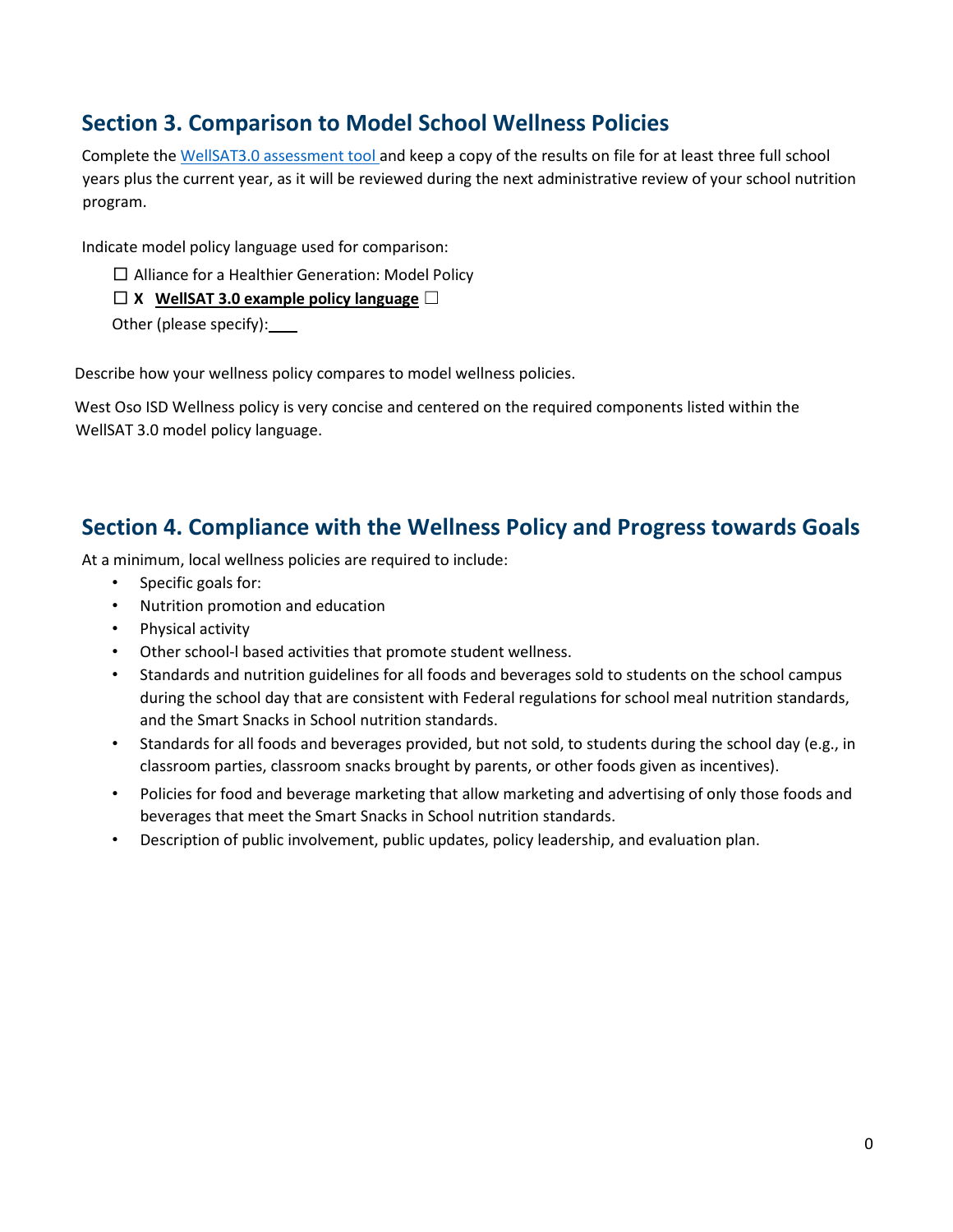| <b>Nutrition Promotion and</b><br><b>Education Goal(s)</b>                                                                                                                                                | <b>Meeting</b><br>Goal | <b>Partially</b><br><b>Meeting</b><br>Goal | <b>Not</b><br><b>Meeting</b><br>Goal | Describe progress and next<br>steps                                                                                                                                                                                                                                                                          |
|-----------------------------------------------------------------------------------------------------------------------------------------------------------------------------------------------------------|------------------------|--------------------------------------------|--------------------------------------|--------------------------------------------------------------------------------------------------------------------------------------------------------------------------------------------------------------------------------------------------------------------------------------------------------------|
| The District's food service staff,<br>teachers, and other District<br>personnel shall consistently promote<br>healthy nutrition messages in<br>cafeterias, classrooms, and other<br>appropriate settings. | <b>YES</b>             |                                            |                                      | The district will continue to<br>provide and promote nutrition<br>education through the health<br>curriculum taught in physical<br>education classes, clubs based<br>on healthy nutrition and<br>physical activity, and through<br>educational nutrition posters<br>hung throughout campuses.                |
| The District will make nutrition<br>education a District-wide priority and<br>shall integrate nutrition education<br>into other areas of the curriculum, as<br>appropriate.                               | <b>YES</b>             |                                            |                                      | The district will continue to<br>integrate nutrition education<br>into the physical education<br>curriculum. In addition,<br>community partners, Texas<br>A&M AgriLife Extension and<br>Coastal Bend Food Bank,<br>provide both student and<br>parent nutrition education<br>covering all district campuses. |
| The District will share educational<br>nutrition information with families<br>and the public to promote healthy<br>nutrition choices and positively<br>influence the health of students.                  |                        | Partially<br>Meeting<br>Goal               |                                      | The district will continue to<br>provide and promote<br>educational nutrition<br>information with families and to<br>the public to promote healthy<br>nutrition choices.                                                                                                                                     |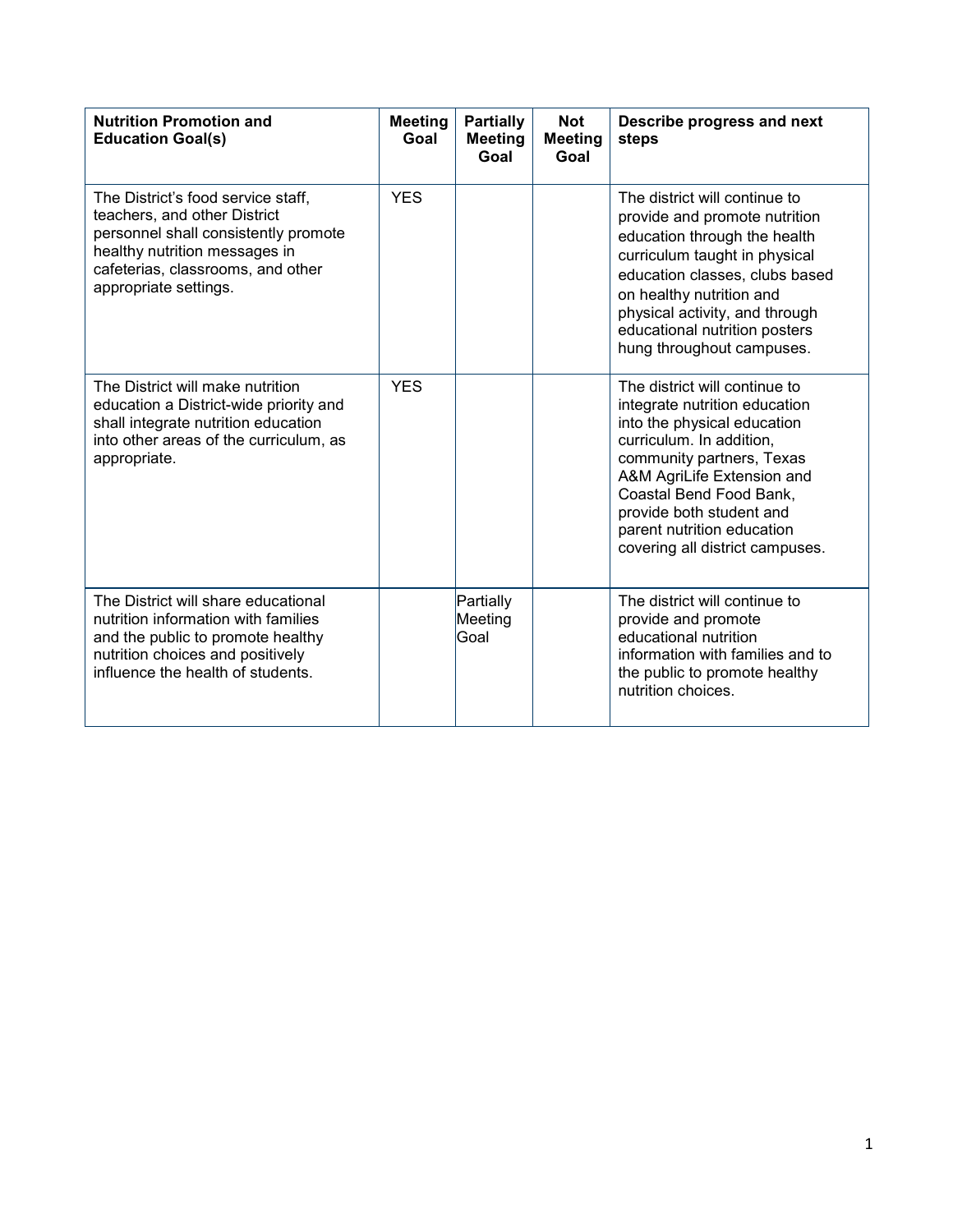| <b>Physical Activity Goal(s)</b>                                                                                                                                | <b>Meeting</b><br>Goal | <b>Partially</b><br><b>Meeting</b><br>Goal | <b>Not</b><br><b>Meeting</b><br>Goal | Describe progress and next<br>steps                                                                                                                                                                                                                                                                                                                                                                                |
|-----------------------------------------------------------------------------------------------------------------------------------------------------------------|------------------------|--------------------------------------------|--------------------------------------|--------------------------------------------------------------------------------------------------------------------------------------------------------------------------------------------------------------------------------------------------------------------------------------------------------------------------------------------------------------------------------------------------------------------|
| The District promotes and provides<br>meaningful physical activity in addition<br>to physical education that connects to<br>students' lives.                    | <b>YES</b>             |                                            |                                      | The district will continue to promote<br>and provide meaningful physical<br>activity and education that connects<br>to students' lives.                                                                                                                                                                                                                                                                            |
| The District shall make appropriate<br>before-school and after-school physical<br>activity programs available and shall<br>encourage students to participate.   | <b>YES</b>             |                                            |                                      | The district will continue to<br>encourage campuses to make<br>appropriate before-school and<br>after-school physical activity<br>programs available and to<br>encourage students to participate.<br>The district will continually monitor<br>the availability of before-school and<br>after-school programs and offer<br>campuses guidance in setting up<br>new programs to reach this<br>physical activity goal. |
| The District shall encourage parents to<br>support their children's participation, be<br>active role models, and include physical<br>activity in family events. | <b>YES</b>             |                                            |                                      | The district will continue to<br>encourage parents to support their<br>children's participation in physical<br>activity events by sending<br>communication via email, text,<br>phone call, Canvas notification,<br>campus newsletter, health fairs,<br>social media posts, and monthly<br>health and wellness newsletters sent<br>by the district to the employees.                                                |

| School-based activities to<br>promote student wellness<br>goal(s)                                                                             | <b>Meeting</b><br>Goal | <b>Partially</b><br><b>Meeting</b><br>Goal | <b>Not</b><br><b>Meeting</b><br>Goal | Describe progress and next<br>steps                                                                                         |
|-----------------------------------------------------------------------------------------------------------------------------------------------|------------------------|--------------------------------------------|--------------------------------------|-----------------------------------------------------------------------------------------------------------------------------|
| Child Nutrition programs comply with<br>federal, state and local requirements.<br>Child Nutrition Programs are accessible<br>to all children. | <b>YES</b>             |                                            |                                      | Every school building in the district<br>has school-based activities that<br>promote wellness and meet all<br>requirements. |
| The school district will promote and<br>participate in the National School<br>Breakfast Program and National School<br>Lunch Program.         | <b>YES</b>             |                                            |                                      | Every school building in the district<br>promote and participate in the<br>National School Breakfast and<br>lunch programs. |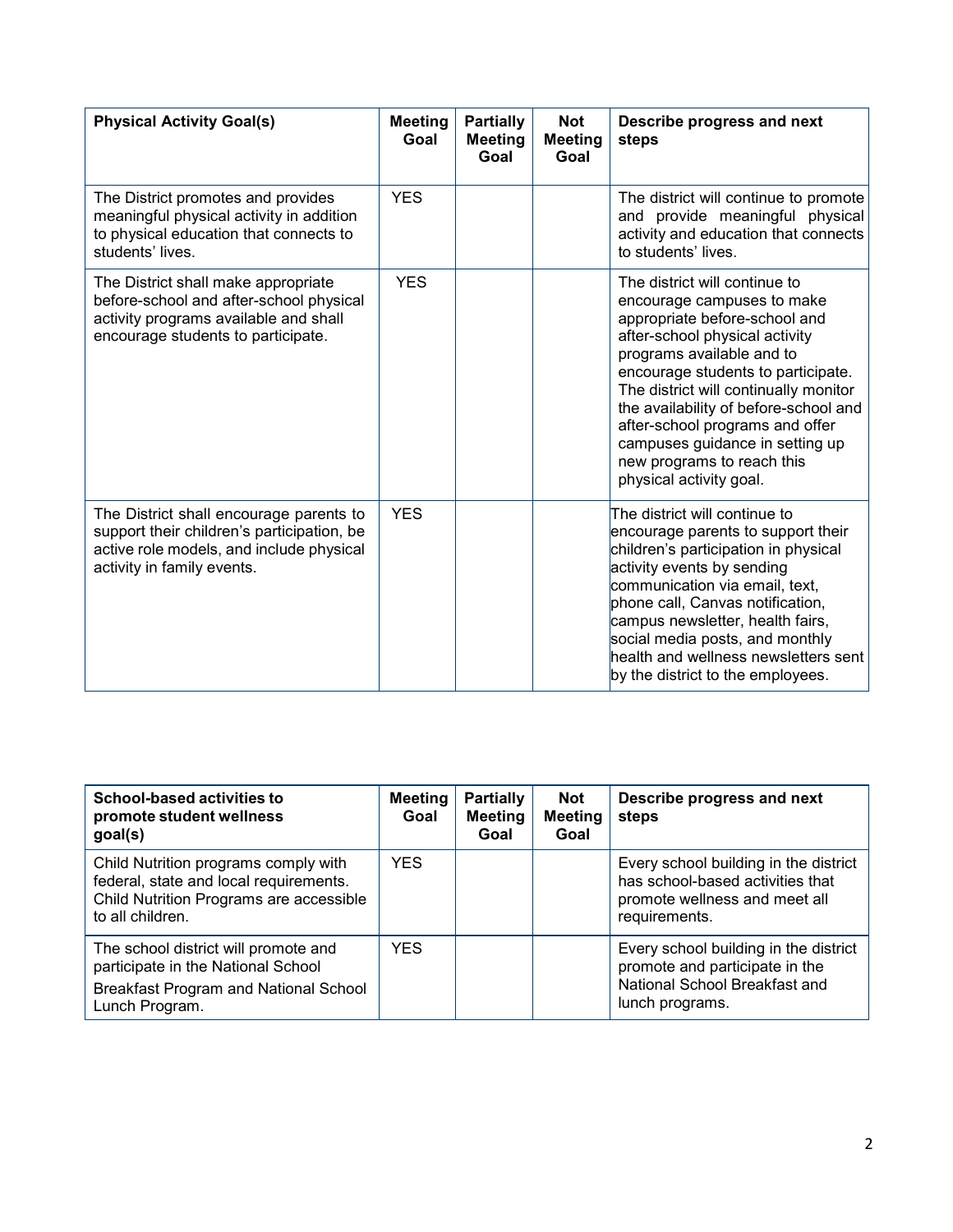| Nutrition guidelines for all foods<br>and beverages for sale on the<br>school campus (i.e. school meals<br>and smart snacks)                                                                                                                                          | Meeting<br>Goal | <b>Partially</b><br><b>Meeting</b><br>Goal | <b>Not</b><br><b>Meeting</b><br>Goal | Describe progress and next<br>steps                                                                                 |
|-----------------------------------------------------------------------------------------------------------------------------------------------------------------------------------------------------------------------------------------------------------------------|-----------------|--------------------------------------------|--------------------------------------|---------------------------------------------------------------------------------------------------------------------|
| The District's nutrition guidelines are to<br>ensure all foods and beverages sold or<br>marketed to students during the school<br>day adhere to all USDA's regulations<br>and guidance and are designed to<br>promote student health and reduce<br>childhood obesity. | YES.            |                                            |                                      | Every school building in the district<br>implement and follow the Smart<br>Snack guidelines for meal and<br>snacks. |

| Guidelines for other foods and<br>beverages available on the<br>school campus, but not sold                                                                                                           | <b>Meeting</b><br>Goal | <b>Partially</b><br><b>Meeting</b><br>Goal | <b>Not</b><br><b>Meeting</b><br>Goal | Describe progress and next<br>steps                                                                                 |
|-------------------------------------------------------------------------------------------------------------------------------------------------------------------------------------------------------|------------------------|--------------------------------------------|--------------------------------------|---------------------------------------------------------------------------------------------------------------------|
| If rewards and incentives are given,<br>healthy choices are required for<br>rewards and incentives. When snacks<br>are provided in classrooms healthy<br>snacks are expected for all grade<br>levels. | <b>YES</b>             |                                            |                                      | Every school building in the district<br>healthy<br>choices<br>for l<br>provide<br>rewards, incentives, and snacks. |

| Marketing and advertising of only<br>foods and beverages that meet Smart<br><b>Snacks</b>                                                                                                                                 | <b>Meeting</b><br>Goal | <b>Partially</b><br><b>Meeting</b><br>Goal | <b>Not</b><br><b>Meeting</b><br>Goal | Describe progress and next steps                                                                                                                               |
|---------------------------------------------------------------------------------------------------------------------------------------------------------------------------------------------------------------------------|------------------------|--------------------------------------------|--------------------------------------|----------------------------------------------------------------------------------------------------------------------------------------------------------------|
| All Foods and beverages made available<br>on campus during the school day are<br>consistent with USDA Healthy Hunger<br>Free Kids Act of 2010 and specifically<br>the Smart Snacks Standards<br>implemented in July 2014. | <b>YES</b>             |                                            |                                      | Only foods and beverages<br>meeting the Smart Snack<br>guidelines are sold. There is no<br>marketing or advertising of items<br>not meeting these regulations. |

The West Oso Independent School District Student Wellness Policy is posted on the School District webpage. The triennial progress report will be posted on the District website as of October 2021.

 RJ Alvarado, Executive Director, and Ray Williams, Cafeteria, shall ensure compliance with the established district wide wellness policy.

wide wellness policy.<br>A District Wellness committee will meet 4 times a year, to coincide with the districts SHAC's meetings, to review the Wellness policy.

-A letter will be posted in a central area of the school building inviting members of the community to join a Wellness subcommittee/SHAC member. Parents, students, representatives of school food authority, PE